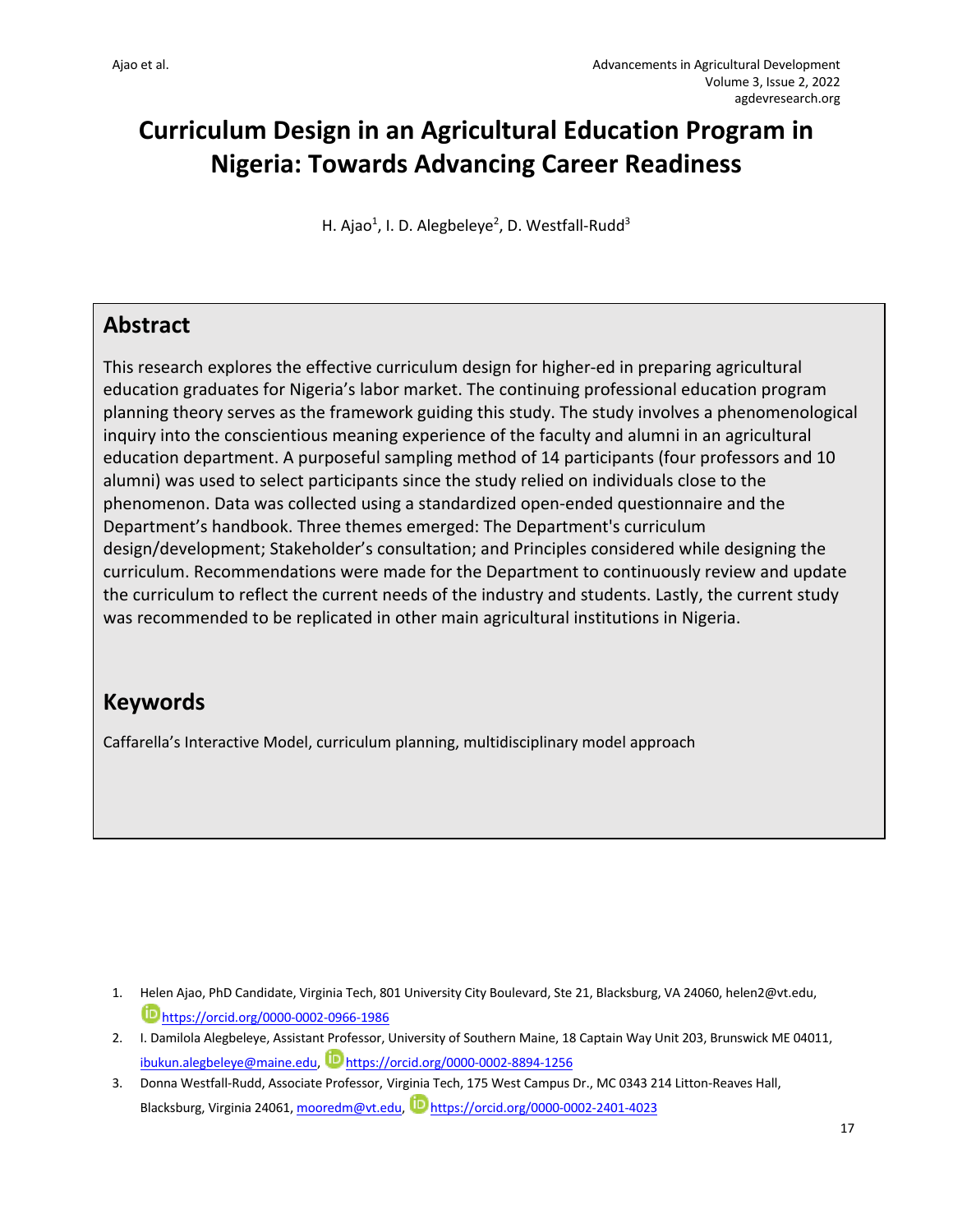# **Introduction and Problem Statement**

Agricultural education in Nigeria lacks an effective curriculum despite the belief that Nigerian tertiary institutions possess adequate curricular to teach agriculture (Ibrahim, 2014). A major root of this problem is that many instructional materials originated from developed countries during colonization, which applies to many African countries (Anderson et al. (2019); Ibrahim, 2014). The Nigerian curricula are argued to be non-effective and not meeting the demands of the Nigerian industry, thus resulting in the absence of employable skills to integrate graduates into agricultural career paths in the Nigerian Agrarian workforce (Ajufo, 2013). These adopted curricula are ineffective because they fail to consider the culture of the Nigerian people (Okoroma, 2006). As a result, employers perceive that graduates are not fully prepared for work and believe that academic standards have depreciated over the past decades (Dabalem et al., 2004; Offorma & Onyia, 2011). It is now assumed that having a university degree is synonymous with technical incompetency. The agricultural education curriculum has been described as inadequate in preparing students for the workforce, as it fails to meet the needs of the industry (Ibrahim, 2014). Given this, many college graduates in agriculture are conceived as "half-baked" (Dabalem et al., 2004, p. 3). Therefore, there is a need for "the curriculum and the methodology to be restructured and reformed, which means designing the curriculum in alignment with the principles of production and training for self-dependency" (Ibrahim, 2014, p. 7). Although there are many aspects of the agricultural industry, the agricultural sector in this study refers to agro-based public/private firms with various segments that include human resource management, administration, and production (Egun, 2010).

# **Theoretical and Conceptual Framework**

The theoretical framework guiding this study is the program planning theory by Caffarella (2002). Caffarella (2002) stated that the curriculum is a program that involves many people, and the curriculum planner or developer must involve all these stakeholders in the decision-making of the curriculum. However, the involvement of stakeholders requires the negotiation of power among everyone (e.g., educators, learners, organizations) who bring their beliefs to the planning table (Caffarella, 2002; Cervero & Wilson, 2006).

According to Cervero and Wilson (2006), designing a curriculum requires some planning process, which includes: "assessing the learning needs; developing learning objectives from assessed needs; designing learning content and the instruction format to meet the learning objectives; and evaluating the learning outcomes in terms of whether the objectives were achieved (p. 243)". They termed this planning process as a conventional planning theory, which is also supported by Finch and Crunkilton (1993); these authors emphasized the need for decision-making regarding the content of the curriculum. Caffarella (2002) combines all these concepts into planning a program with an interactive model that explicitly reveals the various stages of planning a program or curriculum, known as a 'guiding map' in the planning process of a program. The model is interactive because it has no beginning or end, and it is made up of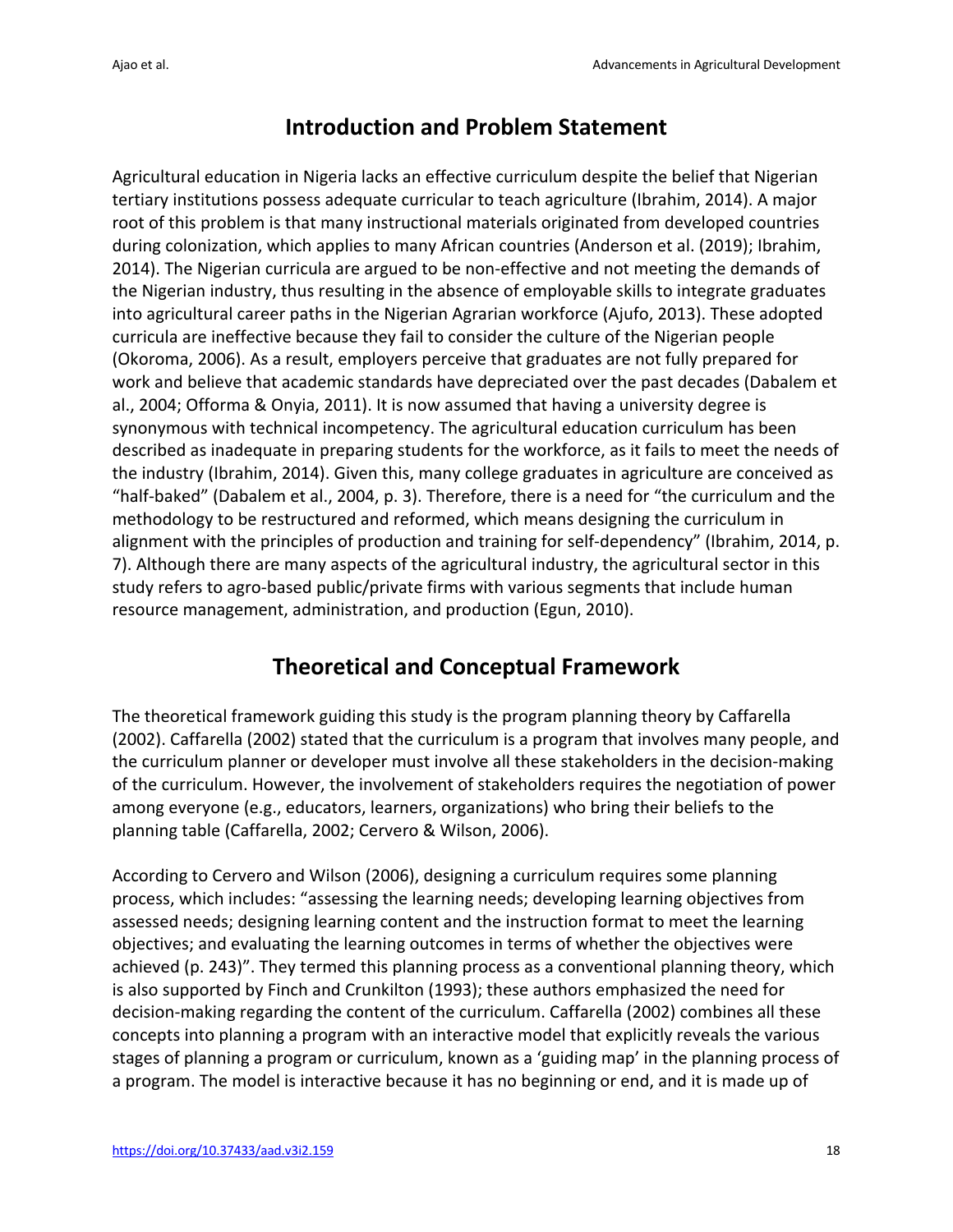various components and tasks useful for negotiating power (Caffarella, 2002). The interactive model comprises twelve components arranged circularly (see Figure 1).

### **Figure 1**

*Caffarella's Interactive Model of Program Planning*



*Note. Cafarella's Interactive Model of Program Planning.* Reprinted *from Planning Programs for Adult learners: A practical guide for Educators, Trainers and Staff Developers* (p. 21) by R. S. Cafarella, 2002, Jossey-Bass. Copyright 2002 by John Wiley & Sons, Inc. Reprinted with permission.

Depending on the program, planners may elect to work with components simultaneously instead of working with everything at once or following a particular order (Caffarella, 2002). For instance, the needs assessment is the starting point in some programs, followed by the context and objectives. In contrast, other programs may prefer to start with coordinating facilities and on-site events.

According to Caffarella (2002), in identifying the program, the planners should first identify the stakeholders who influence the curriculum. Also, the planner should determine their interest and finally make a judgment about their needs concerning their interest. However, in deciding whose interests' matter, the planner should invite as many stakeholders as possible to the table to assess the educational requirements (Caffarella, 2002). Also, some stakeholders might not necessarily be at the table formally but informally (Cervero & Wilson, 2006).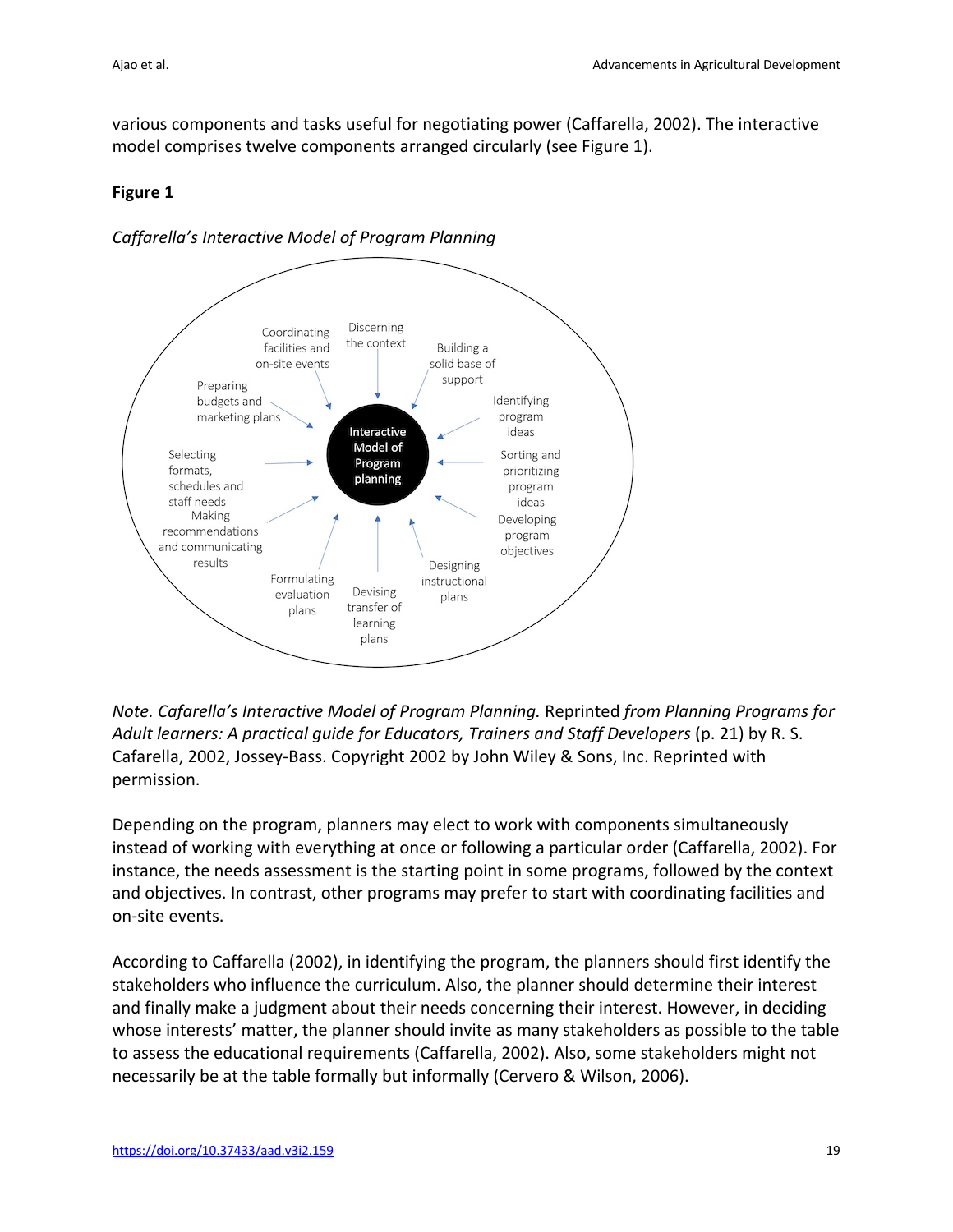### **Educational Situation in Nigeria**

The Nigerian curriculum, particularly in the learning delivery, is predicated on a teachercentered approach, which does not consider the students' needs and, therefore, needs to be restructured (Faboya & Adamu, 2017). The curriculum model used was adopted from the British, and when reconstructed, the essential stakeholders were not usually included in determining what not to adopt (Offorma & Onyia, 2011; Ohiwerei, 2019). According to Offorma and Onyia (2011), selecting a well-rounded strategy for teaching and learning is one of the essential parts of designing a curriculum, which includes a teacher-centered strategy and a student-centered teaching strategy.

The University selected in the current study was one of the three main agricultural universities established by the Nigeria Federal Government in 1988. These three universities were mandated to carry out teaching, research, and extension in agriculture (Fapojuwo, 2015). Each University underwent the approval process of the National Union Commission (NUC), which is a government body under the Federal Ministry of Education (FME) and a regulatory agency that works with the Nigerian Universities in achieving full accreditation status, providing curriculum benchmarks for all the courses offered by universities as well as fostering a partnership between the Nigerian Universities system and the private sector (National Universities Commission, 2022).

## **Purpose**

The purpose of the study was to explore the lived experiences of agricultural education professors who participated in designing the curriculum and alumni who were trained with the curriculum to understand the process involved in designing the curriculum and whether such a process considers the needs of the industry. The following research questions were asked:

- 1. How were the course descriptions and objectives determined?
- 2. How did the faculty members develop the instructional plans to address the course descriptions and objectives?
- 3. What was the role of the industry needs in the planning process?

## **Methods**

This study used a phenomenological inquiry into the professors' conscientious meaning experience and that of the alumni on the design of the curriculum (Patton, 2002, p. 104). To study this phenomenon, we selected samples from the population of professors and alumni in an Agriculture Department in a large-sized federal university in the South-Western region of Nigeria. The researchers chose this population because it is the foremost and pioneer Department of Agricultural Education in Nigeria. As a pioneer, the Department had an established curriculum that has been in use since 2009, which made it suitable for collecting rich data. Moreover, researchers selected the Department because it has produced alumni from 2015. We used a purposive and snowball sampling method to select participants. We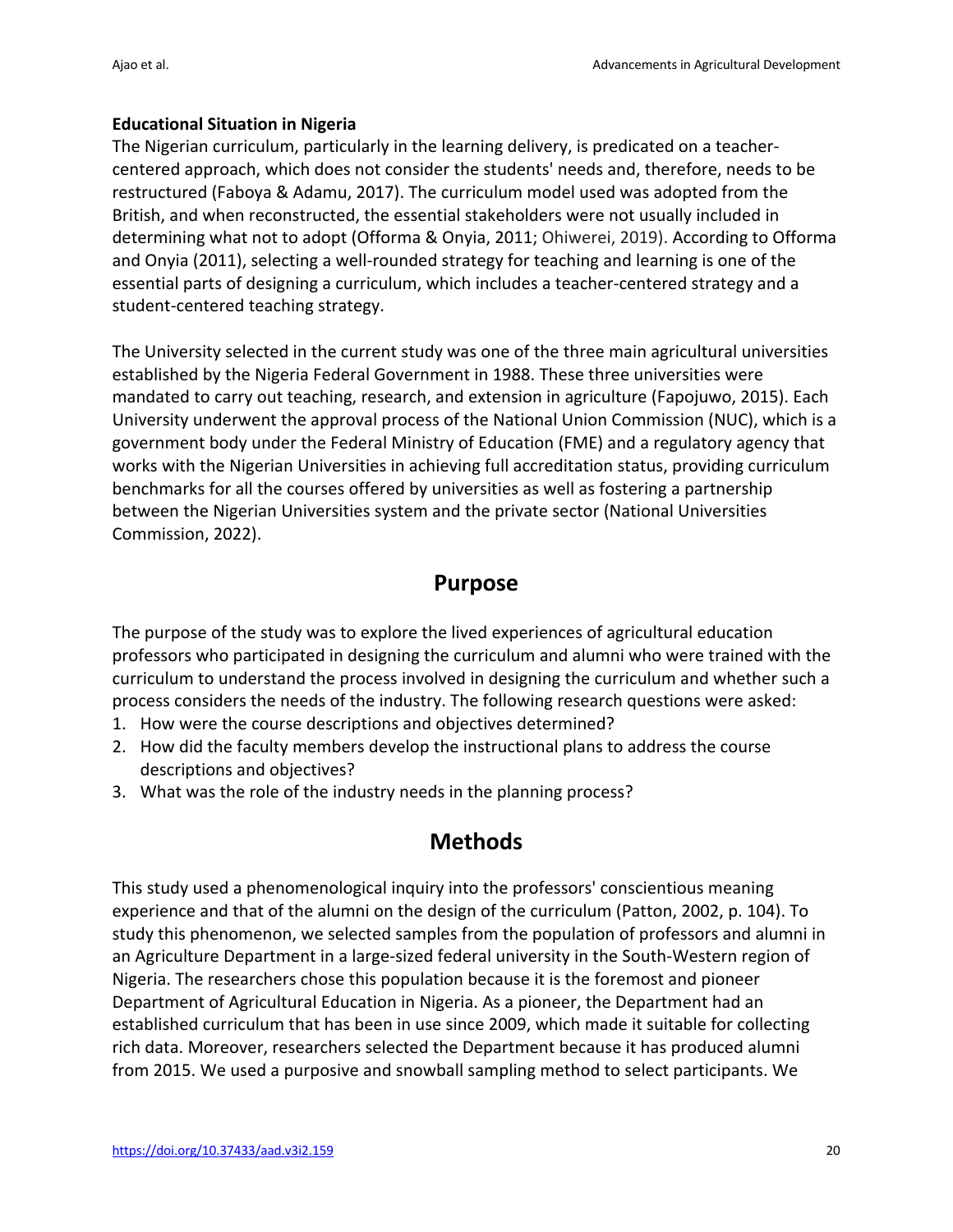needed individuals close to the phenomenon (i.e., professors involved in designing the curriculum and alumni trained with the curriculum).

The inclusion criteria required professors who: (1) were members of the Department since its inception in 2009, and (2) participated in the design of the curriculum. As a result, only five professors who met these criteria were invited to participate in the study. Of those five, four professors agreed to participate in the study. The head of the Department was among the four professors that participated in the study. The Department's alumni, who were the first cohort of the department, were also invited to participate in the study. The alumni's email addresses were retrieved from the Department's directory. Ten alumni were invited, and they agreed to participate in the study. The final sample comprised 14 participants (n = 14), including four professors and 10 alumni. Seventy-five percent of the professors were males, while 25% were females. The age of the professors ranged from 45-60. All the professors had an organizational tenure of 10 years since the inclusion criteria required members of the department since its establishment in 2009.

Within the qualitative phenomenology method, data were collected through an open-ended questionnaire. In addition, the Department's curriculum (which was contained in the Department's handbook) was used as a secondary source of data. An open-ended questionnaire, rather than interviews, was used to get in-depth information from the professors as well as the alumni of the Department. This is due to the cost that would have been incurred in traveling to the school and the inability of the participants to access stable WIFI or electricity in Nigeria to participate in an online video or audio call (Patton, 2015). Moreover, a standardized open-ended questionnaire is sometimes used to replace an interview to avoid biases (Gafni et al., 2003). The construction of the questionnaire was based on an apriori table created to include the research questions, propositions, and relevant literature. An experienced faculty member on the research team reviewed the questionnaires, and the final questionnaires included 14 questions each for both professors and alumni.

Data were analyzed using a form of text analysis that includes a line-by-line analysis of data to identify excerpts from the text that constitute a complete thought (Corbin & Strauss, 2015), using a software known as Atlas. ti; these excerpts were then translated into codes. The analysis from the professors' data yielded 94 codes, while that of alumni yielded 54 codes. The codes from the open-ended questionnaires were triangulated with the Department's curriculum (gotten from the department handbook) and condensed into themes for further analysis and discussion (Constas, 1992; Creswell, 2013). The researchers were reflexive about their perspectives and biases while presenting participants' meanings of the phenomenon as accurately as possible (Creswell, 2014). To further reduce subjective interpretations, the researchers engaged in intercoder reliability by selecting a "blind" review coder who checked for consistency between code definitions and the data (Marshall & Rossman, 2016). We also asked some of the participants to review and confirm the generated themes to make sure it was in line with their response (Marshall & Rossman, 2016). Participants' names were represented with pseudonyms for confidentiality.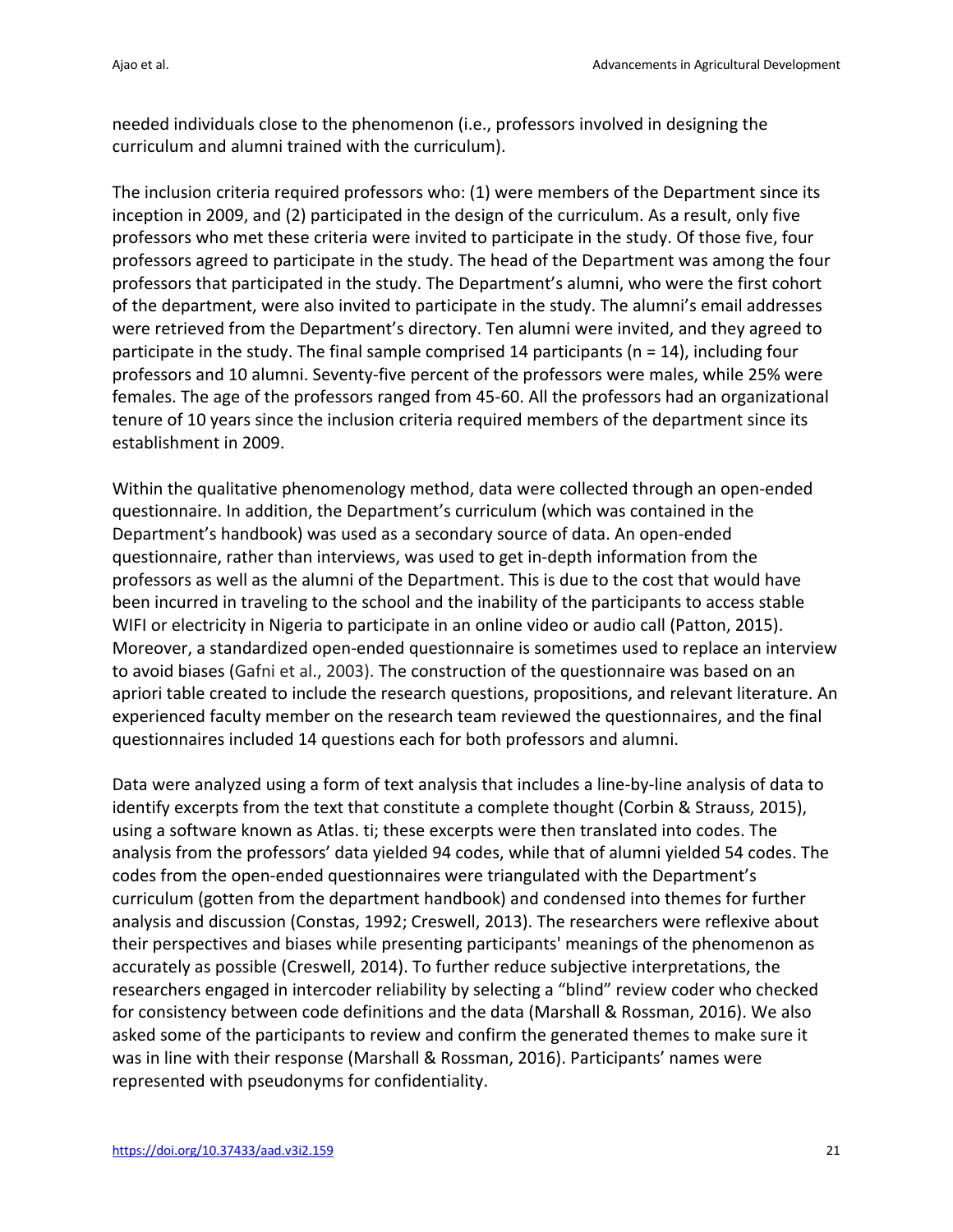# **Findings**

Three themes emerged from the data analysis: (a) The Department's curriculum design/development.; (b) Stakeholder's consultation; and (c) Principles considered while designing the curriculum. Furthermore, the third theme (i.e., the principles considered while designing the curriculum) was divided into 3 sub-themes: learning objectives, student learning needs, and industrial needs.

### **Table 1**

| Themes/Sub-themes                                 |                            | Sample quotes                           |
|---------------------------------------------------|----------------------------|-----------------------------------------|
| 1. The Department's curriculum design/development |                            | "The department also has a mandate      |
|                                                   |                            | in conducting cutting-edge research in  |
|                                                   |                            | agricultural management"                |
| 2. Stakeholder's consultation                     |                            | "The curriculum initially undergoes the |
|                                                   |                            | review of the curriculum development    |
|                                                   |                            | committee before it is sent to the NUC  |
|                                                   |                            | for approval "                          |
| 3. Principles considered                          | 3a. Learning objectives    | "The focus and scope of the discipline  |
| while designing the                               |                            | [i.e., department] are obtained from    |
| curriculum                                        |                            | other similar departments "             |
|                                                   | 3b. Student learning needs | "The administrative needs of            |
|                                                   |                            | graduates were considered in            |
|                                                   |                            | developing the instructional plan"      |
|                                                   | 3c. Industrial needs.      | "The department determined the          |
|                                                   |                            | needs of the industries by interacting  |
|                                                   |                            | with the industries in 2012"            |

*Summary of Themes and Sub-Themes*

## **The Department Curriculum Design/Development**

The Department's curriculum was contained in the Department's handbook by Fapojuwo (2015). The Department's curriculum showed that the Department was established in 2009. It offers a Bachelor of Science degree (B.Sc.) and a master's degree (MSc.) in Agricultural Administration (a branch of agricultural education) (Fapojuwo, 2015). The Department's curriculum stated that the University was the first University to establish the Department of Agricultural Administration in Nigeria, and it is the only University in Africa that runs this program both at the undergraduate and postgraduate levels (Fapojuwo, 2015). However, the postgraduate level was not established until the 2014/2015 session. The Department is known for its research and instruction in agricultural management, administration, and gender studies (Fapojuwo, 2015). As mentioned by Professor Sodiq, "The department also has a mandate in conducting cutting-edge research in agricultural management, administration, and gender studies and makes such knowledge available for relevant stakeholders in making managerial and policy decisions."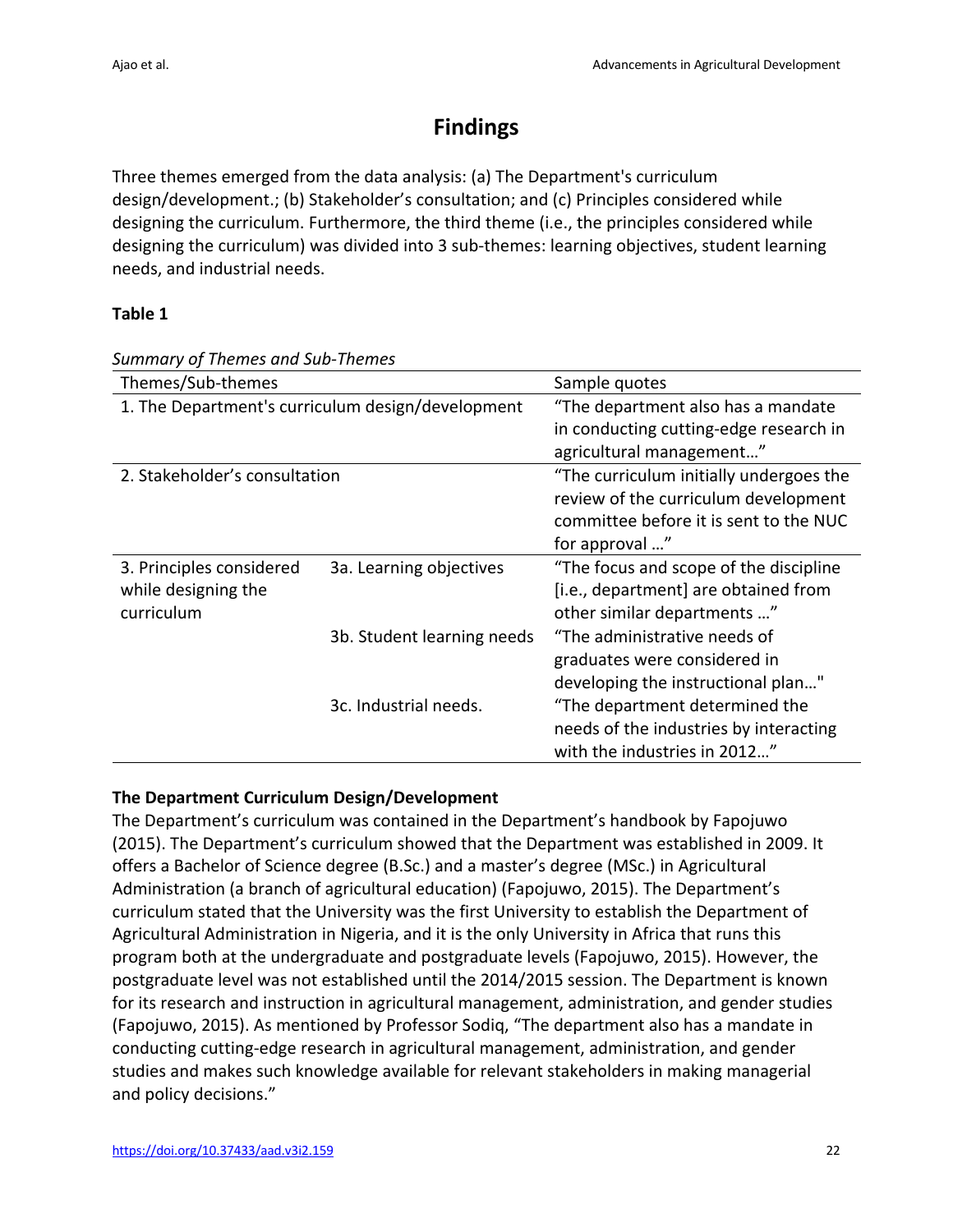The establishment of the Department was due to the need for administrative skills in the agricultural sector in Nigeria, recognized as a skill gap that the Department intends to bridge (Fapojuwo, 2015). According to one of the alumni, Joe, "It is a unique department with the core values of training students and helps bridge the gaps of organizational challenges in human resources, program planning, and training and development." Another alumnus, Nelson, echoed this point: "This is a department with the core value to bridge the gap of human resources aspect of agriculture in terms of training and development, conflict resolution in the organization, monitoring, and evaluation, to mention a few."

Also, the Department collaborated with other Agriculture Departments to engage students in a one-year farming practice organized by the Community-based Farming Scheme. As stated by Professor Sodiq:

[The program involves] a farm year practical called the Community-based Farming Scheme where they [i.e., students] are attached to different agricultural farms to gain practical experience for 12 months, after which examinations are taken to test their skills and practical knowledge.

These farms are not public industries and are owned by the school in different rural locations as opportunities for students to engage in agriculture experiential learning. The annual farm practicum was established to prepare students for farm activities in the crop and livestock section of the University.

The findings also revealed that all the professors responded to only one aspect of the curriculum: the syllabus. According to Prideaux (2003), several believed the curriculum to be just a syllabus. However, the curriculum covers beyond just the syllabus. The curriculum comprises the content, the evaluation process, the teaching and learning strategies, and the assessment process (Prideaux 2003).

### **The Stakeholders Consultation**

Findings revealed that there was a detailed process followed when designing the curriculum. There was a university committee in charge of the curriculum design. In describing the process of designing the curriculum, Professor Obi stated:

There are processes involved in the university to develop a curriculum. The University has a curriculum development committee which the curriculum has to pass through before approval. After approval, the University Senate gave the final approval before the implementation took off. The Nigerian University Commission also had input in ensuring the relevance of the curriculum before accrediting the department.

The professors explained in detail the input of the Nigerian Government in the process of designing the Department's curriculum. They mentioned that the National University Commission (NUC), established in 1962 by the Nigerian Government, was mandated to promote and ensure quality higher education in Nigeria. Also, Professor Afonja claimed that after certifying the curriculum, the NUC's accreditation team reviews it every five years, using the benchmark academic standard (usually known as B-mark). Every five years, the NUC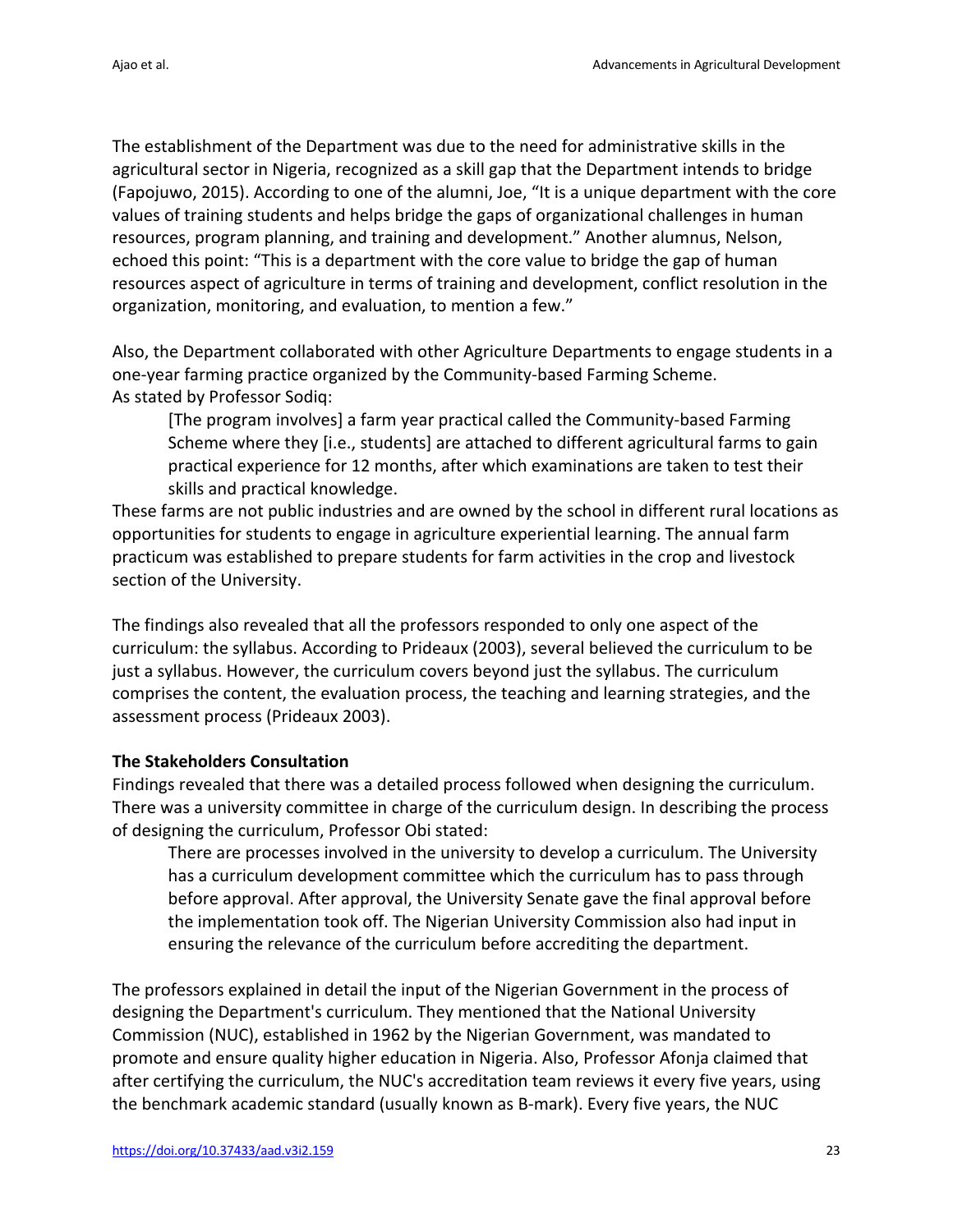compares the implemented curriculum of the Department against the benchmark academic standard to see if the Department has achieved its goals. However, the curriculum initially undergoes the review of the curriculum development committee before it is sent to the NUC for approval.

All the professors also claimed to be involved in gathering information on the curriculum content for the courses offered. However, the development of the curriculum was not limited to the professors, as many alumni claimed to have been involved in various parts of the development of the curriculum. One of the pioneering alumni, Luke, stated: "As a stakeholder in the department, I advocated for an all-inclusive administrative course to enrich the delivery of courses to students, which was implemented about four years after." The same alumnus also reported participating in organizing seminars to showcase the Department's role in bridging the skill gap between Agricultural graduates and managerial demands in the Nigerian workforce. These findings reveal that both the professors and the students were involved in the design of the curriculum.

### **Principles Considered While Designing the Curriculum**

Three sub-themes, which represented the principles considered while designing the curriculum, emerged from the data. These included the learning objectives, student learning needs, and industrial needs.

#### *The Learning Objectives*

Many of the professors revealed that the curriculum was designed based on the Department's learning objectives, which were developed in line with the Department's vision and purpose. However, the learning objectives were not limited to the Department but were modeled upon other universities across Africa. Professors Afonja captured this, who stated: "The focus and scope of the discipline [i.e., department] are obtained from other similar departments in universities across Africa." In line with this, one of the professors mentioned that the "department engages in exchange programs with a University in Ghana." Professor Afonja further emphasized this point:

The development of the learning objectives was further fine-tuned with the aid of an exchange program between the [University] and the University from Ghana (the latter runs a postgraduate program in agricultural administration) in 2012 with the sponsorship of the International Association of Universities (IAU) in France.

Also, some professors stated that some of the learning objectives were developed from the literature. Professor Sodiq mentioned that the learning objectives were developed to promote "the capacity building [of students, to] provide a satisfactory service to the public and private organization."

Many professors also reported that learning objectives had improved their teaching. As explained by one of the professors, Obi: "The objectives have helped to influence my teaching style to some extent, changing my style from being teacher-centered to student-centered." Moreover, professors reported a change in research due to utilizing learning objectives.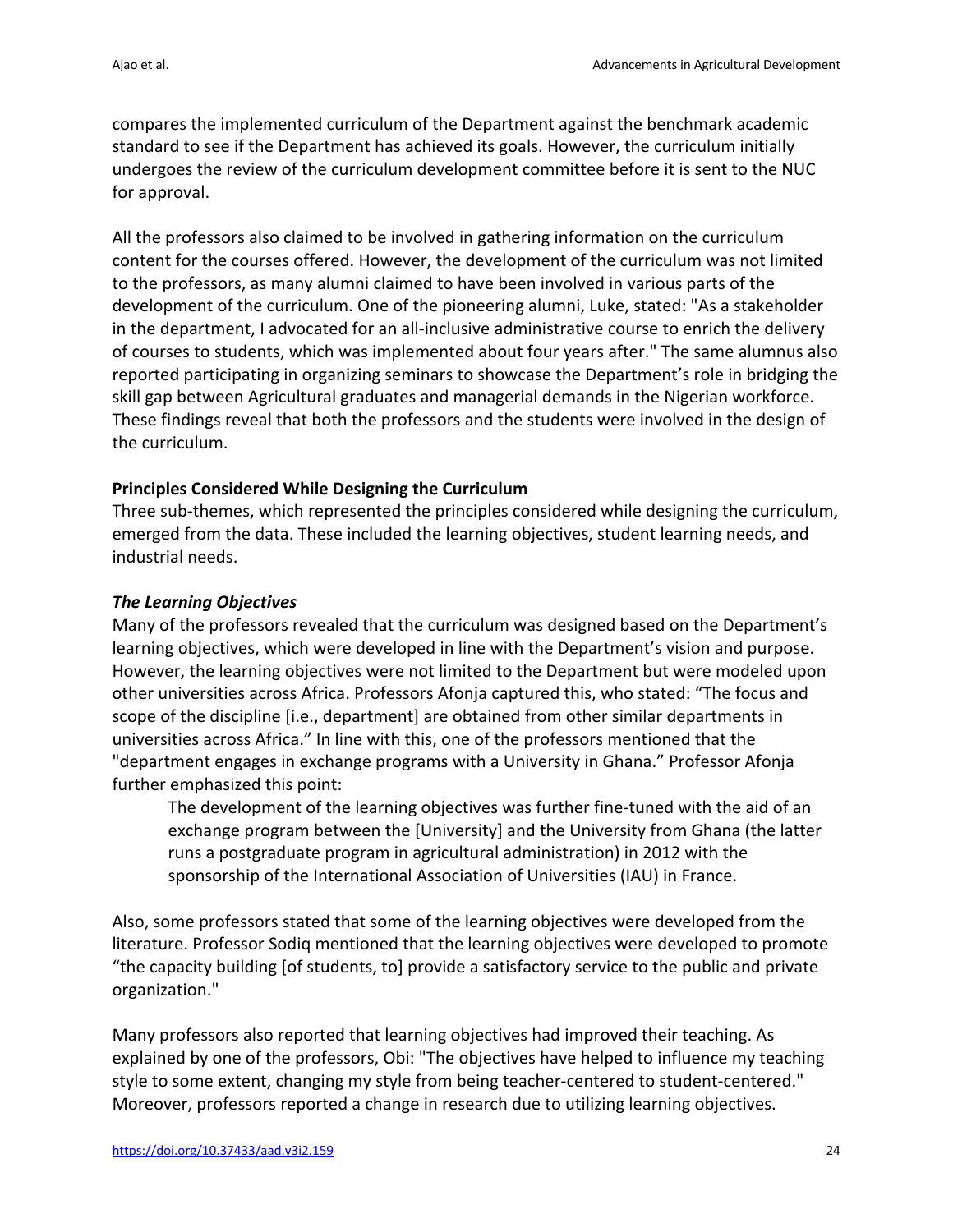According to Professor Obi: "My research focus was greatly influenced, [changing] from research on rural sociology to management and human resource focus area." Another professor, Afonja stated: "My internalization of the department's objectives has given me the impetus to consistently stick to the teaching styles and maintain research focus that is in tandem with the objective."

#### *Student Learning Needs*

Many of the professors reportedly stated that the Department put the learning needs of the students into consideration when designing the curriculum. According to Professor Obi:

The student's learning needs to make them employable are group dynamics, psychology, ICT, conflict management, gender mainstreaming, human resource management, leadership, e.t.c. All these were considered in the development of instructional materials at all levels, especially at the final year stage.

Another professor, Otenaike, added that "the administrative needs of graduates were considered in developing the instructional plan."

When asked how the learning needs of the students were accessed, Professor Sodiq reported that the learning needs of the students were accessed "through seminars, interactions, tests, examinations." Another professor, Afonja stated, "the needs of the graduates are determined by the filling of needs assessment form every semester." Moreover, one of the professors, Otenaike mentioned that the Department goes beyond the school by using "records of graduates who left the department to get feedback from them, which are useful information on needs."

Professors were also asked how often they review their syllabus. All the professors reported that the syllabus is reviewed every five years to reflect the current learning needs of students. However, according to Finch and Crunkilton (1993), the syllabus review should be done on both a short-term and long-term basis.

Meanwhile, when Alumni were asked about the syllabus meeting their learning needs, their response was not totally in line with the professors. While some stated that the syllabus met their learning needs well, others were less positive in their remarks. One of the Alumni, Luke stated it met his needs "averagely well." Another alumnus, Rachel said: "It meets my needs to an appreciable length. Though I started my department course in my final year (500 level)." This statement suggests that Alumni needs were not adequately met because they are only allowed to take courses designed by the Department's curriculum in their final year.

### *Industry Needs*

The professors identified various ways the Department attempts to determine industry needs. Some professors noted that the Department has an ongoing working relationship with industry partners. One of the professors, Sodiq, stated:

[It is a] constant interaction with the industries through student attachments and practical training at the 400 level. This helps to determine the needs of the industries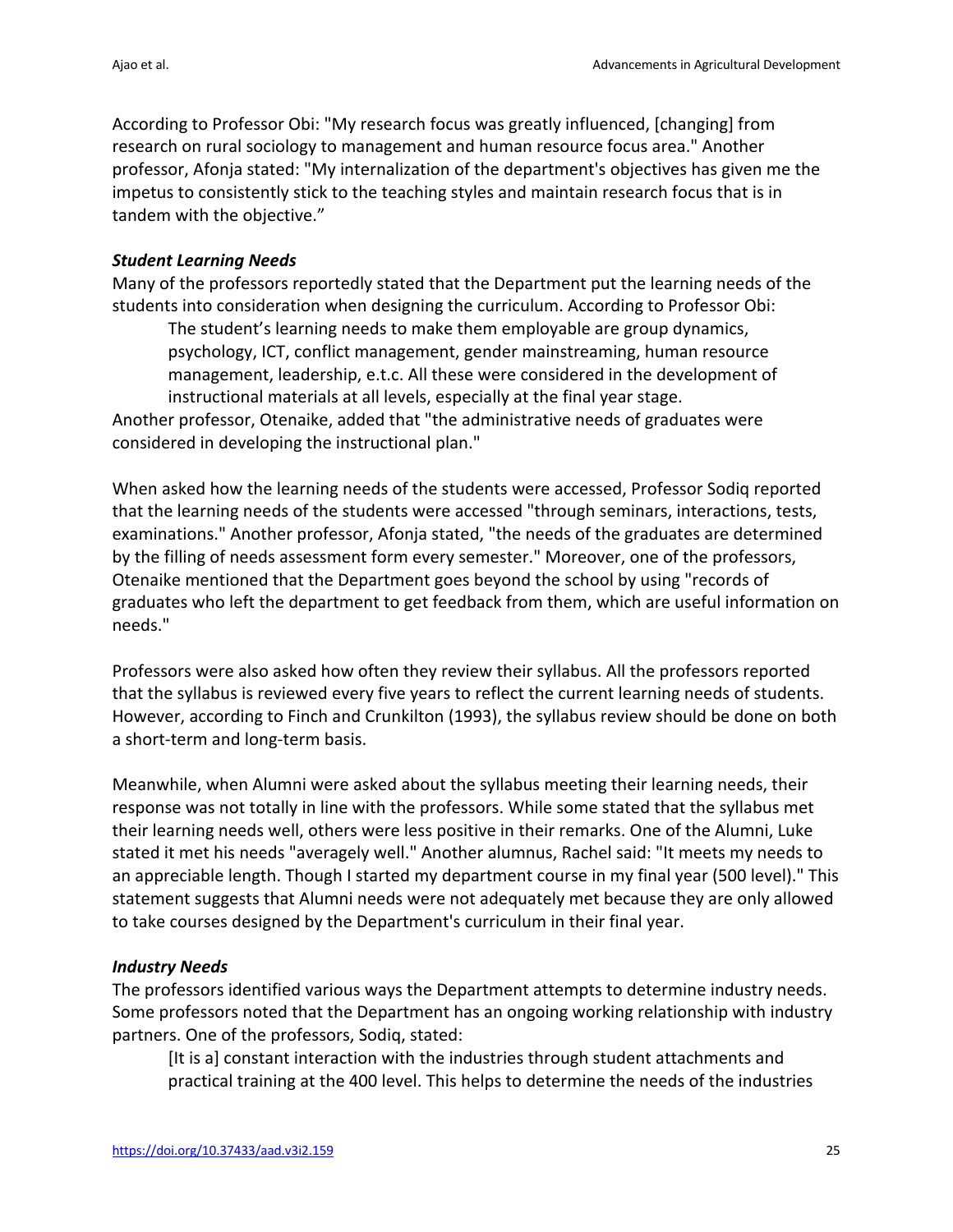and equally dovetail with the modification of the curriculum to meet the changing needs of the industries and produce graduates that will be employable.

Moreover, Professor Afonja echoed this point:

[The industry's needs were determined] by going on a familiarization tour of all the major agricultural establishments in the Southwest of Nigeria with the underlying intent of determining the needs of the industries and consequently accommodating such needs to gear the department curriculum towards addressing them.

However, Professor Afonja did not describe this relationship as ongoing but rather as an event that took place in 2012. He stated: "The department determined the needs of the industries by interacting with the industries in 2012 as part of the exchange program between the [University], and the University from Ghana."

Many professors mentioned that the practical farm program was instrumental to learning about the needs of the industry. The farm practical year is an internship program where students are assigned to farms for one year in their final year at the Department. In addition to learning about the industry needs, this internship program serves as a work experience for students. However, as one of the professors, Otenaike, mentioned, this program does not provide sufficient work experience. The farms do not adequately reflect the wide range of potential industries that graduates are to work on after graduation.

Findings revealed that professors generally favored increased industry partnership despite the farm practical program. One of the professors, Sodiq stated: "there is a curriculum review going on now to ensure that the students spend about three months in the industry." Another professor, Afonja, while echoing the need for increased industry partnership, stated: "The University is putting an arrangement in place to incorporate more industry visits into the existing farm practical period."

Findings also revealed that professors determined industry needs through personal research. Moreover, findings showed that partnership with the industry might have an unintended outcome of maintaining students' interest in the program. According to Professor Afonja: "they are also exposed to excursions to the industries once in a year at least to sustain their interest in the course."

Professors also mentioned that the Department adopts the college curriculum for the first four years of the five-year bachelor's degree. The Department's curriculum becomes effective only in year five (final year). As a result, the curriculum does not fully meet the needs of the students, and it is difficult for students to be specialists in their field.

Moreover, the current study explored how the curriculum might have helped alumni in their respective jobs. To begin, alumni were asked if they worked in the agriculture industry. Surprisingly, all the alumni indicated they currently work in non-agricultural sectors, except for one, Alex whose work contains some elements of agriculture. When asked if he works in an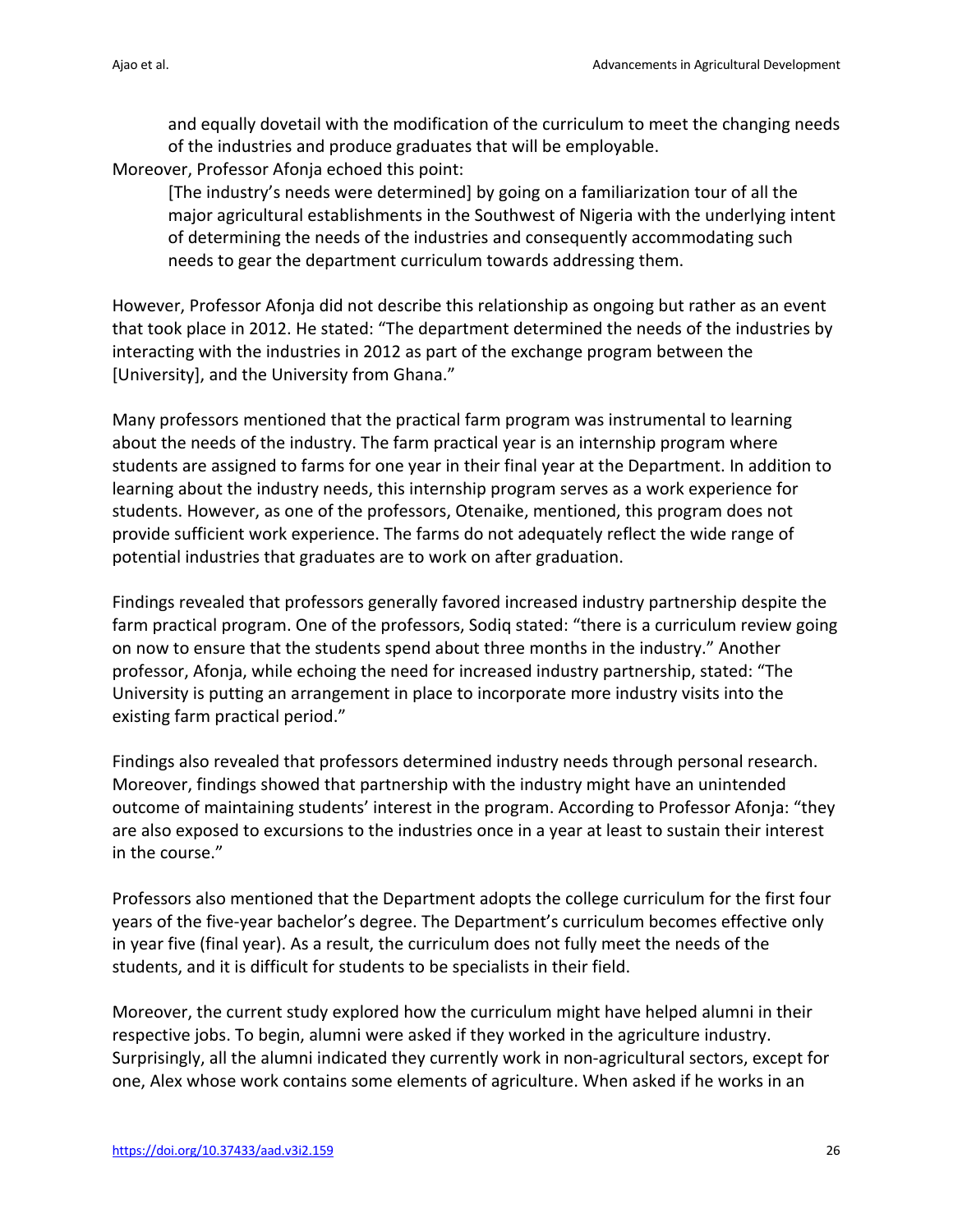agriculture-related organization, Alex stated: "not fully, but there is an aspect of the organization that deals with Agriculture."

Also, all alumni, when asked whether the skills they gained from the Department were useful in their current jobs, all answered 'no.' When asked what skills they wished had been taught in their programs, one of them, Luke, stated: "Industrial relations and Nigerian Labor Law." Another alumnus, Daniel, stated: "I would have the desire that the department could include enterprise management and the inclusion of leadership as a separate course with a focus on sustainable development of the Nation and Africa as a whole." These findings showed that students' learning needs were not fully met.

# **Conclusions, Discussion, and Recommendations**

One of the major purposes of this study was to determine whether the curriculum aligns with the needs of the industry. First, we found that the main reason for establishing the Department was to fill the administrative skill gap in the agriculture industry, which is the program idea upon which the objectives are based (Cafarella, 2002). However, from the findings, there was no mention of the direct involvement of industry stakeholders in the planning of the curriculum. This is surprising since the Department's purpose revolves around meeting the needs of the industry. Including the industry stakeholders in the negotiation process might have been beneficial. Also, the findings revealed a discrepancy between the response of the professors and that of the alumni. While professors believed that students' learning needs were considered and met, the alumni maintained that the Department did not meet their learning needs adequately. The alumni proposed new courses that would have helped in their current jobs, including industrial relations and Nigerian labor law, enterprise management, and leadership. The most interesting part of these findings is that all the desired courses mentioned by the alumni are simply not agricultural-related. This shortcoming supports Offorma and Onyia's (2011) argument about the Nigerian institution lacking a multidisciplinary model approach to curriculum that prepares the students for the needs of the industry.

The alumni desired to have the specialized courses in the curriculum available from the first year rather than the final year of their program. The current structure of offering technical courses only in the last year means that students can only take departmental courses for two semesters. The following recommendations are based on the finding of this phenomenological study:

- Continuous careful review and update of the curriculum with the current industry needs (Chugh et al., 2017).
- Further replication of the study should be done in other major agricultural institutions in Nigeria to investigate the degree to which the curriculum meets the needs of the students and industries. Moreover, future studies should explore the extent to which professors' teaching and learning strategies prepare the students for the labor force.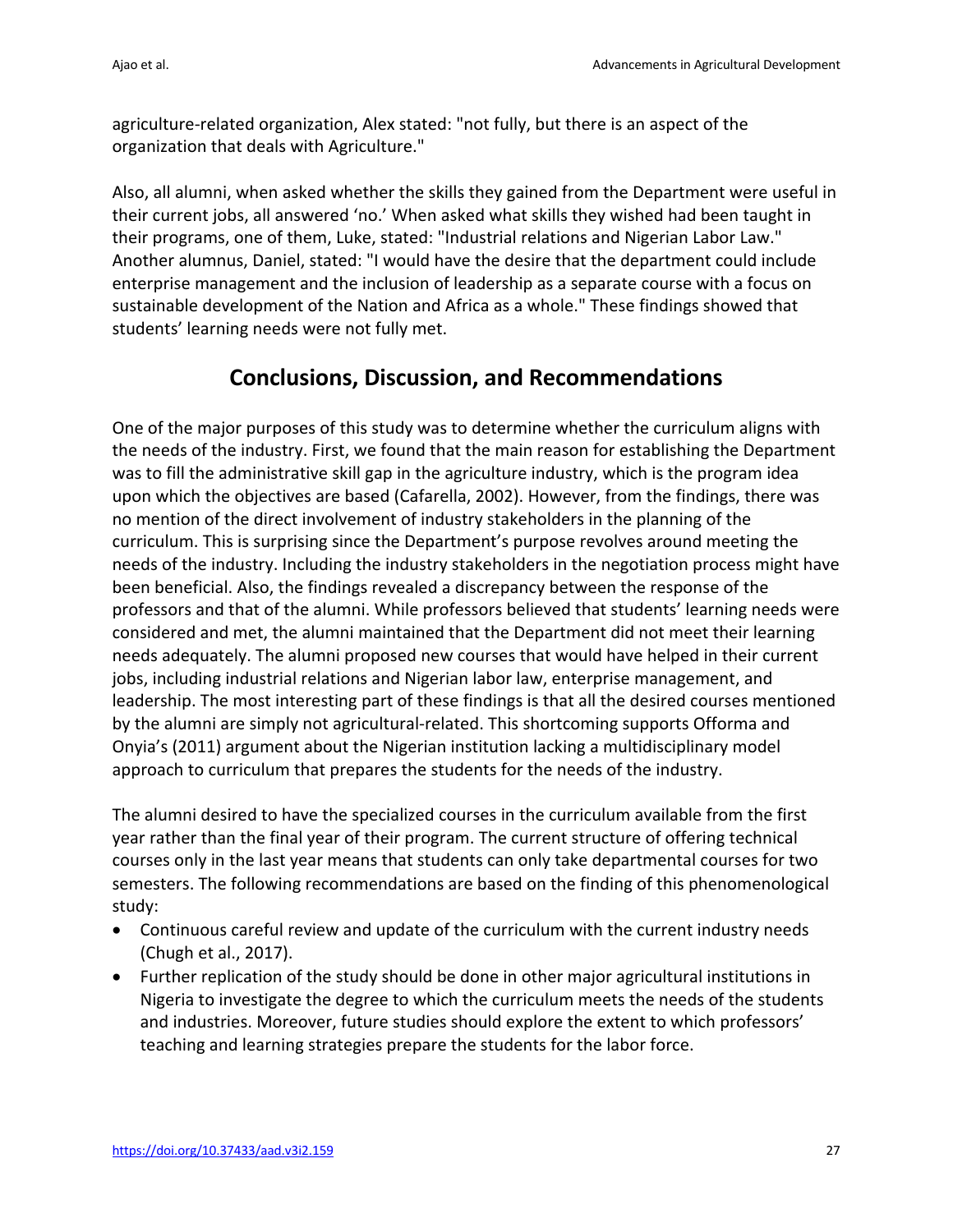In conclusion, the alumni learning needs are not being met, as most of the alumni still wished that they had taken some courses that would have better prepared them for their current jobs. From the findings, the professors are fully aware of the skill gap between the industry and the educational system by mentioning an ongoing curriculum review. However, the professors did not share the full details of the review. It is a five-year program; therefore, the courses offered by the Department must be spread out across the entire duration of the program (i.e., five years, as opposed to only the final year). Taking the Department's courses in only one year (i.e., two semesters) is not enough time for the student to develop the administrative skills needed for the workforce. There is a need for the student to be intensively taught practical ways to use the managerial skills in the labor force (Offorma & Onyia, 2011).

# **Author Contribution**

Helen Ajao: Contributed to writing, collection of data, analysis of data, interpretation of the result, design of the study, the conceptualization of the research, and draft manuscript preparation.

Dr. Dami Alegbeleye: contributed to the study's conceptualization, proofreading, analysis of the data and design of the study, and draft manuscript preparation.

Dr. Donna Westfall-Rudd: Supervised and proofread the research, reviewed the literature, and designed the study.

All authors approved the final version of the manuscript.

## **References**

- Ajufo, B. I. (2013). Challenges of youth unemployment in Nigeria: Effective career guidance as a panacea. *African Research Review, 7*(1),307–321. http://dx.doi.org/10.4314/afrrev.v7i1.21
- Anderson, J. C., Alegbeleye, I. D., Wangui, G. C., Abaye, A. O. (2019). Senegalese professors' intention to engage in learner-centered instructional strategies in agriculture courses. *Journal of International Agricultural and Extension Education, 26(1),* 85–99*. https://doi.org/10.5191/jiaee.2019.26108*
- Caffarella, R. S. (2002). *Planning programs for adult learners; A practical guide for educators, trainers, and staff developers* (2nd ed.). Jossey-Bassey.
- Cervero, R. M., & Wilson A. L. (2006). *Working the planning table: Negotiating democratically for adult, continuing, and workplace education*. Jossey-Bassey.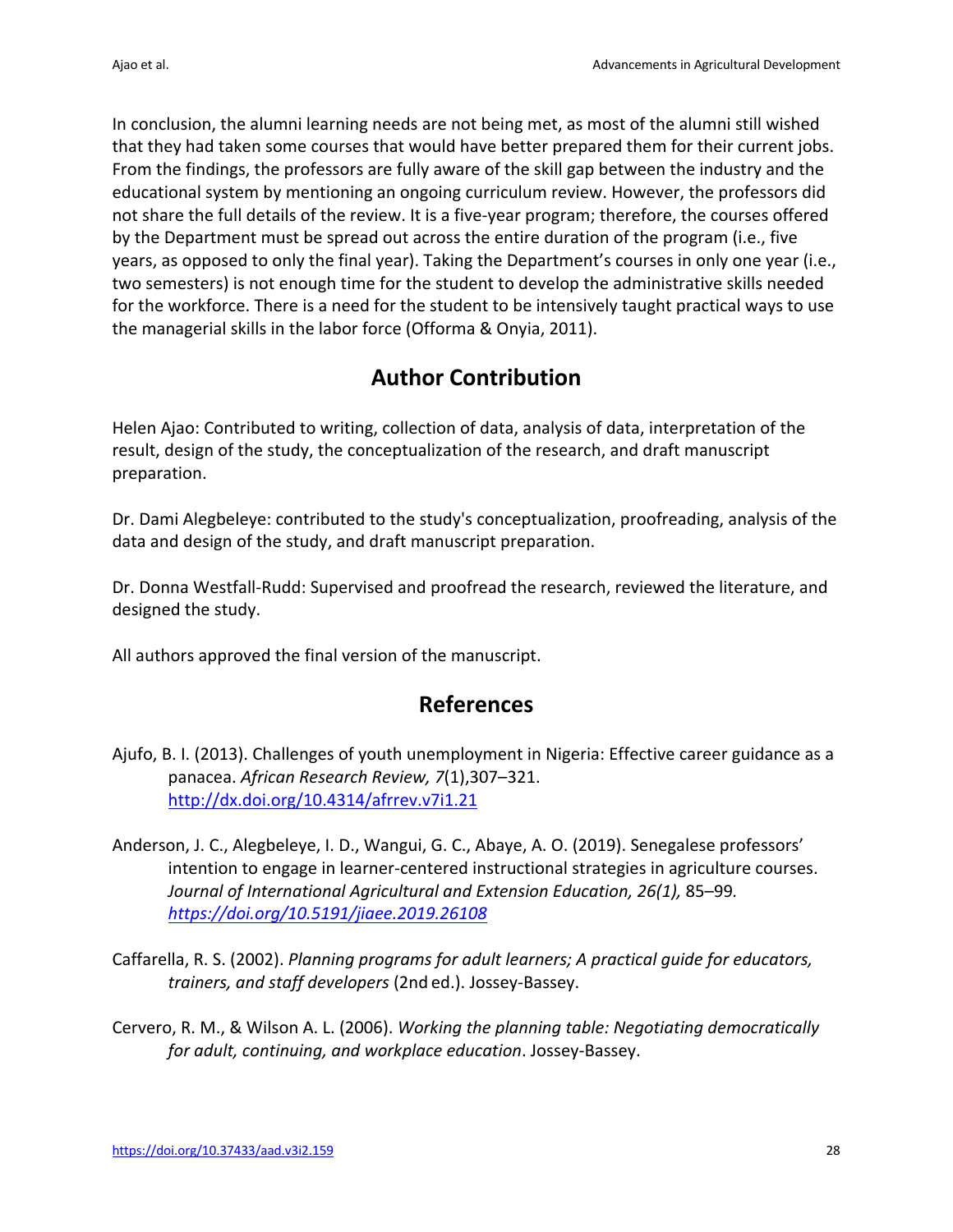- Chugh, R., Ledger, S., Shields, R. (2017). Curriculum design for distance education in the tertiary sector. *Turkish Online Journal of Distance Education*, *18*(2), 4–15. https://doi.org/10.17718/tojde.306552
- Constas, M. A. (1992). Qualitative analysis as a public event: The documentation of category development procedures. *American Educational Research Journal*, 29(2), 253–266. https://doi.org/10.3102%2F00028312029002253
- Corbin, J., & Strauss, A. (2015). *Basics of qualitative research: Techniques and procedures for developing grounded theory* (4th ed.). SAGE.
- Creswell, J. W. (2013). *Qualitative inquiry & research design* (6th ed). SAGE.
- Creswell, J.W. (2014). *Research design: Qualitative, quantitative, and mixed-method approach* (4th ed.). SAGE.
- Dabalem, A., Oni, B., & Adekoya, O. A. (2004). Labor market prospect of university graduates in Nigeria. *Higher Education Policy, 14*(2), 141–159. https://doi.org/10.1016/S0952-8733(01)00010-1
- Egun, A. C. (2010). The changing face of agricultural education in Nigeria: Challenges and prospects. *Education*, *131*(2), 342-350. https://eric.ed.gov/?id=EJ930604
- Faboya, O. T., & Adamu, B. J. (2017). Integrating Web 2.0 tools into teaching and learning process through mobile device technology in Nigerian schools: Status and future directions. *International Journal of Education and Research*, *5*(5), 113–124. https://www.ijern.com/journal/2017/May-2017/10.pdf
- Fapojuwo, R. (2015). *Agricultural administration handbook*. The Federal University of Agriculture, Abeokuta, Nigeria.
- Finch, C., & Crunkilton, J. (1993). *Curriculum development & program management in career and technical education* (5th ed.). Pearson.
- Gafni, N., Moshinsky, A., & Kapitulnik, J. (2003). A standardized open-ended questionnaire as a substitute for a personal interview in dental admissions. *Journal of Dental Education*, *67*(3), 348–353. https://doi.org/10.1002/j.0022-0337.2003.67.3.tb03634.x
- Ibrahim, H. E. (2014). The problems and prospects of agricultural education in Nigeria. *Journal of Resourcefulness and Distinction*, *7*(1), 1–9. https://www.globalacademicgroup.com/journals/resourcefulness/The%20Problems%20 and%20Prospects.pdf